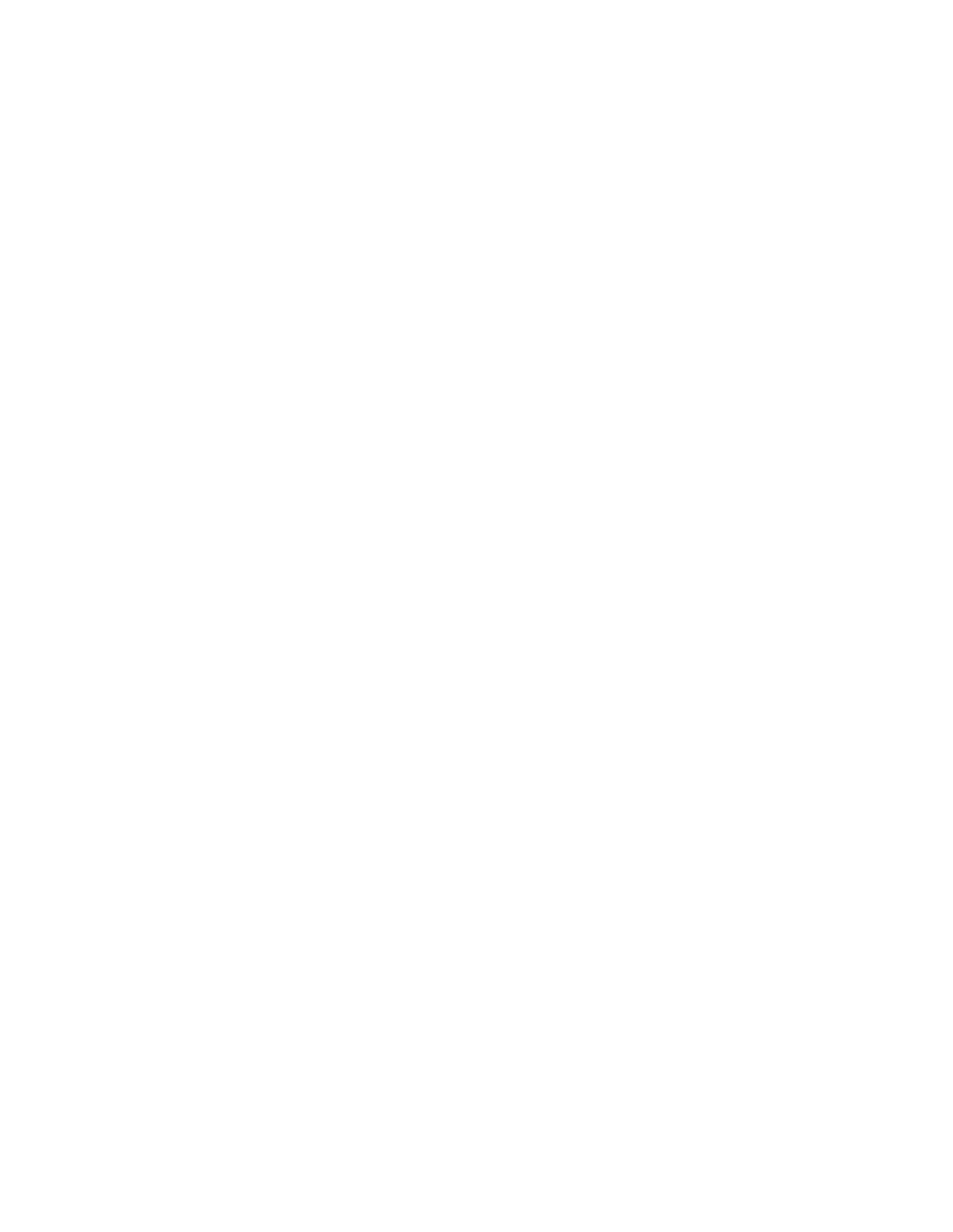| <b>CITY/STATE:</b> Spokane, WA                                                        |                                               |                                                             | <b>LOCATION:</b> Government Way -- Sunset Blvd                                             | $\sim$ 0. pour nour soing reported. interessed in                   |                                    |                                    |                                       |                                                                                                |                                  |                                                       |                                                                                                                                    |                                              |                                                                                                                                                                             |                                                 |                                   |                                                                  | othod for dotommining podit from: Total Entomig vold<br>QC JOB #: 10552626<br>DATE: 11/2/2010 |                |
|---------------------------------------------------------------------------------------|-----------------------------------------------|-------------------------------------------------------------|--------------------------------------------------------------------------------------------|---------------------------------------------------------------------|------------------------------------|------------------------------------|---------------------------------------|------------------------------------------------------------------------------------------------|----------------------------------|-------------------------------------------------------|------------------------------------------------------------------------------------------------------------------------------------|----------------------------------------------|-----------------------------------------------------------------------------------------------------------------------------------------------------------------------------|-------------------------------------------------|-----------------------------------|------------------------------------------------------------------|-----------------------------------------------------------------------------------------------|----------------|
| 338 $\div$ 214 $\div$<br>0.82<br>$731 \div 15$                                        | ٠<br>$502 \rightarrow$<br>5<br>٠              | 326 0.88 498<br>73 87 166<br>0.95<br>107 43<br>160 0.84 155 | $\bullet$<br>$177 + 496$<br>260<br>۰                                                       | 0.84 <br>$59 + 712$                                                 |                                    |                                    |                                       |                                                                                                |                                  |                                                       | Peak-Hour: 4:35 PM -- 5:35 PM<br>Peak 15-Min: 4:40 PM -- 4:55 PM<br>Quality Counts<br>TRANSPORTATION, DATA.<br>COLLECTION SERVICES |                                              | 0.6<br>2.2<br>٠<br>٠<br>1.4 1.1 0.0<br>$2.7 + 2.3$<br>$1.1 \div 2.0$<br>€<br>t.<br>1.4<br>3.1<br>$1.6 \div 0.0$ }<br>$0.0 + 1.0$<br>$0.0$ 3.7 $0.0$<br>٠<br>♠<br>2.6<br>0.6 |                                                 |                                   |                                                                  |                                                                                               |                |
| $\Omega$                                                                              |                                               | 3                                                           |                                                                                            |                                                                     |                                    |                                    | ₩                                     |                                                                                                |                                  |                                                       | $\frac{1}{\sqrt{1+\frac{1}{2}}}$                                                                                                   |                                              |                                                                                                                                                                             |                                                 | $\pmb{0}$<br>$\pmb{0}$            | $\mathbf{1}$<br>₩<br>$\mathbf 0$<br>0                            | $\overline{2}$<br>$\pmb{0}$<br>0<br>0                                                         |                |
|                                                                                       |                                               |                                                             |                                                                                            |                                                                     |                                    |                                    | Æ                                     |                                                                                                |                                  | ↑↑↑■                                                  |                                                                                                                                    |                                              |                                                                                                                                                                             |                                                 |                                   |                                                                  |                                                                                               |                |
|                                                                                       |                                               |                                                             |                                                                                            |                                                                     |                                    |                                    |                                       |                                                                                                |                                  |                                                       |                                                                                                                                    |                                              |                                                                                                                                                                             |                                                 |                                   |                                                                  |                                                                                               |                |
| 5-Min Count<br>Period                                                                 |                                               |                                                             | <b>Government Way</b><br>(Northbound)                                                      |                                                                     |                                    |                                    | <b>Government Way</b><br>(Southbound) |                                                                                                |                                  |                                                       | <b>Sunset Blvd</b><br>(Eastbound)                                                                                                  |                                              |                                                                                                                                                                             |                                                 | <b>Sunset Blvd</b><br>(Westbound) |                                                                  | <b>Total</b>                                                                                  | Hourly         |
| <b>Beginning At</b><br>4:00 PM<br>4:05 PM<br>4:10 PM<br>4:15 PM<br>4:20 PM<br>4:25 PM | Left<br>0<br>0<br>1<br>1<br>1<br>$\mathbf{1}$ | 5<br>4<br>5<br>6<br>3<br>4                                  | Thru Right<br>2<br>$\overline{2}$<br>$\mathbf{1}$<br>$\overline{7}$<br>$\overline{4}$<br>3 | $\overline{U}$<br>$\overline{0}$<br>0<br>0<br>$\mathbf 0$<br>0<br>0 | Left<br>20<br>24<br>21<br>12<br>17 | 7<br>6<br>5<br>10<br>3             | Thru Right<br>4<br>5<br>7<br>3<br>5   | U<br>$\overline{0}$<br>$\mathbf 0$<br>$\mathbf 0$<br>$\mathbf 0$<br>$\mathbf 0$<br>$\mathbf 0$ | Left<br>9<br>15<br>6<br>20<br>12 | Thru<br>$\overline{39}$<br>38<br>49<br>41<br>35<br>34 | Right<br>1<br>1<br>1<br>1<br>3<br>$\mathbf{1}$                                                                                     | U<br>$\overline{0}$<br>0<br>0<br>0<br>0<br>0 | Left<br>3<br>$\overline{2}$<br>$\overline{\mathbf{4}}$<br>11<br>4                                                                                                           | Thru<br>$\overline{24}$<br>14<br>18<br>36<br>11 | Right<br>5<br>9<br>16<br>13<br>11 | U<br>$\overline{0}$<br>$\mathbf 0$<br>0<br>0<br>0<br>$\mathbf 0$ | 119<br>120<br>134<br>161<br>109                                                               | <b>Totals</b>  |
| 4:30 PM                                                                               | 1                                             | 7                                                           | 3                                                                                          | 0                                                                   | 23<br>12                           | 5<br>10                            | 11<br>3                               | 0                                                                                              | 12<br>11                         | 36                                                    | 0                                                                                                                                  | 0                                            | $\overline{\mathbf{c}}$<br>3                                                                                                                                                | 27<br>25                                        | 15<br>13                          | 1                                                                | 138<br>125                                                                                    |                |
| 4:35 PM<br>4:40 PM                                                                    | $\mathbf 0$<br>$\mathbf{1}$                   | $\overline{4}$<br>10                                        | $\overline{4}$<br>$\overline{3}$                                                           | $\mathbf{0}$<br>$\mathbf{0}$                                        | 17<br>20                           | $6\phantom{1}6$<br>$6\phantom{1}6$ | $\overline{7}$<br>$9\,$               | $\mathbf{0}$<br>$\mathbf{0}$                                                                   | 18<br>17                         | 51<br>42                                              | $\mathbf{1}$<br>$\mathbf{1}$                                                                                                       | $\mathbf{0}$<br>$\mathbf{0}$                 | $\overline{2}$<br>$\overline{5}$                                                                                                                                            | 15<br>22                                        | 14<br>13                          | $\mathbf{1}$<br>$\mathbf{0}$                                     | 140<br>149                                                                                    |                |
| 4:45 PM                                                                               | $\mathbf{1}$                                  | 6                                                           | 3                                                                                          | $\mathbf{0}$                                                        | 25                                 | 8                                  | $\overline{7}$                        | $\overline{0}$                                                                                 | 11                               | 35                                                    | $\mathbf{0}$                                                                                                                       | $\mathbf{0}$                                 | $\overline{4}$                                                                                                                                                              | 20                                              | 12                                | $\mathbf{0}$                                                     | 132                                                                                           |                |
| 4:50 PM<br>4:55 PM                                                                    | $\mathbf 1$<br>$\mathbf{0}$                   | 12<br>11                                                    | $\overline{4}$<br>3                                                                        | $\mathbf{0}$<br>$\mathbf{0}$                                        | 14<br>11                           | 12<br>$\overline{7}$               | 4<br>$\overline{4}$                   | $\mathbf{0}$<br>$\mathbf{0}$                                                                   | 18<br>14                         | 55<br>37                                              | $\mathbf 0$<br>$\sqrt{2}$                                                                                                          | $\mathbf{0}$<br>$\mathbf{0}$                 | $\overline{7}$<br>$\overline{2}$                                                                                                                                            | 22<br>28                                        | 18<br>16                          | $\mathbf 0$<br>$\mathbf{0}$                                      | 167<br>135                                                                                    | 1629           |
| 5:00 PM                                                                               | $\mathbf 0$                                   | 15                                                          | $\overline{2}$                                                                             | $\mathbf 0$                                                         | 16                                 | $\overline{5}$                     | 6                                     | $\mathbf{0}$                                                                                   | 16                               | 42                                                    | $\overline{2}$                                                                                                                     | $\mathbf 0$                                  | $\overline{4}$                                                                                                                                                              | 14                                              | 14                                | $\mathbf 0$                                                      | 136                                                                                           | 1646           |
| 5:05 PM<br>5:10 PM                                                                    | $\mathbf{1}$<br>0                             | 8<br>5                                                      | 3<br>$\mathbf 0$                                                                           | $\mathbf 0$<br>$\mathbf 0$                                          | 12<br>12                           | 10<br>6                            | 5<br>5                                | $\mathbf{0}$<br>$\mathbf 0$                                                                    | 23<br>22                         | 61<br>50                                              | 3<br>3                                                                                                                             | $\mathbf 0$<br>$\mathbf 0$                   | $\mathbf 0$<br>$\overline{4}$                                                                                                                                               | 23<br>25                                        | 9<br>18                           | $\mathbf 0$<br>$\mathbf 0$                                       | 158<br>150                                                                                    | 1684<br>1700   |
| 5:15 PM                                                                               | 0                                             | 11                                                          | $\overline{4}$                                                                             | $\mathbf{0}$                                                        | 9                                  | 10                                 | $\overline{7}$                        | $\mathbf 0$                                                                                    | 17                               | 39                                                    | $\mathbf 0$                                                                                                                        | $\mathbf 0$                                  | $\overline{7}$                                                                                                                                                              | 18                                              | 8                                 | $\mathbf 0$                                                      | 130                                                                                           | 1669           |
| 5:20 PM<br>5:25 PM                                                                    | 0<br>0                                        | 10<br>10                                                    | 6<br>$5\phantom{.0}$                                                                       | $\mathbf 0$<br>$\mathbf{0}$                                         | 10<br>9                            | $6\phantom{1}6$<br>$\overline{7}$  | 6<br>$\boldsymbol{6}$                 | $\mathbf 0$<br>$\mathbf{0}$                                                                    | 22<br>19                         | 30<br>26                                              | $\mathbf 0$<br>$\mathbf 0$                                                                                                         | $\mathbf{0}$<br>$\mathbf{0}$                 | $\overline{7}$<br>$\boldsymbol{9}$                                                                                                                                          | 16<br>24                                        | 19<br>19                          | $\mathbf 0$<br>$\mathbf 0$                                       | 132<br>134                                                                                    | 1692<br>1688   |
| 5:30 PM                                                                               | $\overline{1}$                                | 5                                                           | 6                                                                                          | $\mathbf{0}$                                                        | 11                                 | $\overline{4}$                     | $\overline{7}$                        | $\overline{0}$                                                                                 | 17                               | 34                                                    | 3                                                                                                                                  | $\mathbf{0}$                                 | $\overline{7}$                                                                                                                                                              | 33                                              | 17                                | $\mathbf 0$                                                      | 145                                                                                           | 1708           |
| 5:35 PM<br>5:40 PM                                                                    | 0<br>1                                        | 6<br>13                                                     | 3<br>4                                                                                     | 0<br>0                                                              | $\overline{7}$<br>$\overline{7}$   | 7<br>5                             | 5<br>8                                | 0<br>0                                                                                         | 12<br>8                          | 29<br>37                                              | 1<br>3                                                                                                                             | $\pmb{0}$<br>0                               | $\pmb{4}$<br>$\overline{\mathbf{c}}$                                                                                                                                        | 20<br>19                                        | 17<br>16                          | 0<br>0                                                           | 111<br>123                                                                                    | 1679<br>1653   |
| 5:45 PM                                                                               | 0                                             | 11                                                          | 1                                                                                          | 0                                                                   | $\overline{7}$                     | 8                                  | 5                                     | $\mathbf 0$                                                                                    | 13                               | 29                                                    | 0                                                                                                                                  | 0                                            | 3                                                                                                                                                                           | 18                                              | 16                                | 0                                                                | 111                                                                                           | 1632           |
| 5:50 PM<br>5:55 PM                                                                    | 0<br>0                                        | $\overline{7}$<br>6                                         | 8<br>4                                                                                     | $\mathbf 0$<br>$\mathbf 0$                                          | 9<br>6                             | 9<br>3                             | 3<br>6                                | 0<br>$\mathbf 0$                                                                               | 13<br>2                          | 15<br>27                                              | 1<br>0                                                                                                                             | 0<br>0                                       | 5<br>3                                                                                                                                                                      | 19<br>12                                        | 10<br>15                          | 0<br>0                                                           | 99<br>84                                                                                      | 1564<br>1513   |
| Peak 15-Min                                                                           |                                               |                                                             | Northbound                                                                                 |                                                                     |                                    |                                    | Southbound                            |                                                                                                |                                  |                                                       | Eastbound                                                                                                                          |                                              |                                                                                                                                                                             |                                                 | Westbound                         |                                                                  | <b>Total</b>                                                                                  |                |
| <b>Flowrates</b><br><b>All Vehicles</b>                                               | Left<br>12                                    | <b>Thru</b><br>112                                          | Right<br>40                                                                                | U<br>$\overline{0}$                                                 | Left<br>236                        | <b>Thru</b><br>104                 | Right<br>80                           | U<br>$\overline{0}$                                                                            | Left<br>184                      | Thru<br>528                                           | Right<br>$\overline{4}$                                                                                                            | U<br>$\overline{0}$                          | Left<br>64                                                                                                                                                                  | Thru<br>256                                     | Right<br>172                      | U<br>$\overline{0}$                                              | 1792                                                                                          |                |
| <b>Heavy Trucks</b><br><b>Pedestrians</b>                                             | $\overline{0}$                                | 12<br>4                                                     | $\overline{0}$                                                                             |                                                                     | $\mathbf 0$                        | $\mathbf 0$<br>0                   | 4                                     |                                                                                                | $\mathbf 0$                      | $\overline{4}$<br>$\mathbf{0}$                        | $\mathbf 0$                                                                                                                        |                                              | $\mathbf 0$                                                                                                                                                                 | $\overline{4}$<br>$\mathbf{0}$                  | $\mathbf{0}$                      |                                                                  | 24                                                                                            | $\overline{4}$ |

Railroad Stopped Buses *Comments:*

Report generated on 12/17/2010 2:05 PM SOURCE: Quality Counts, LLC (http://www.qualitycounts.net)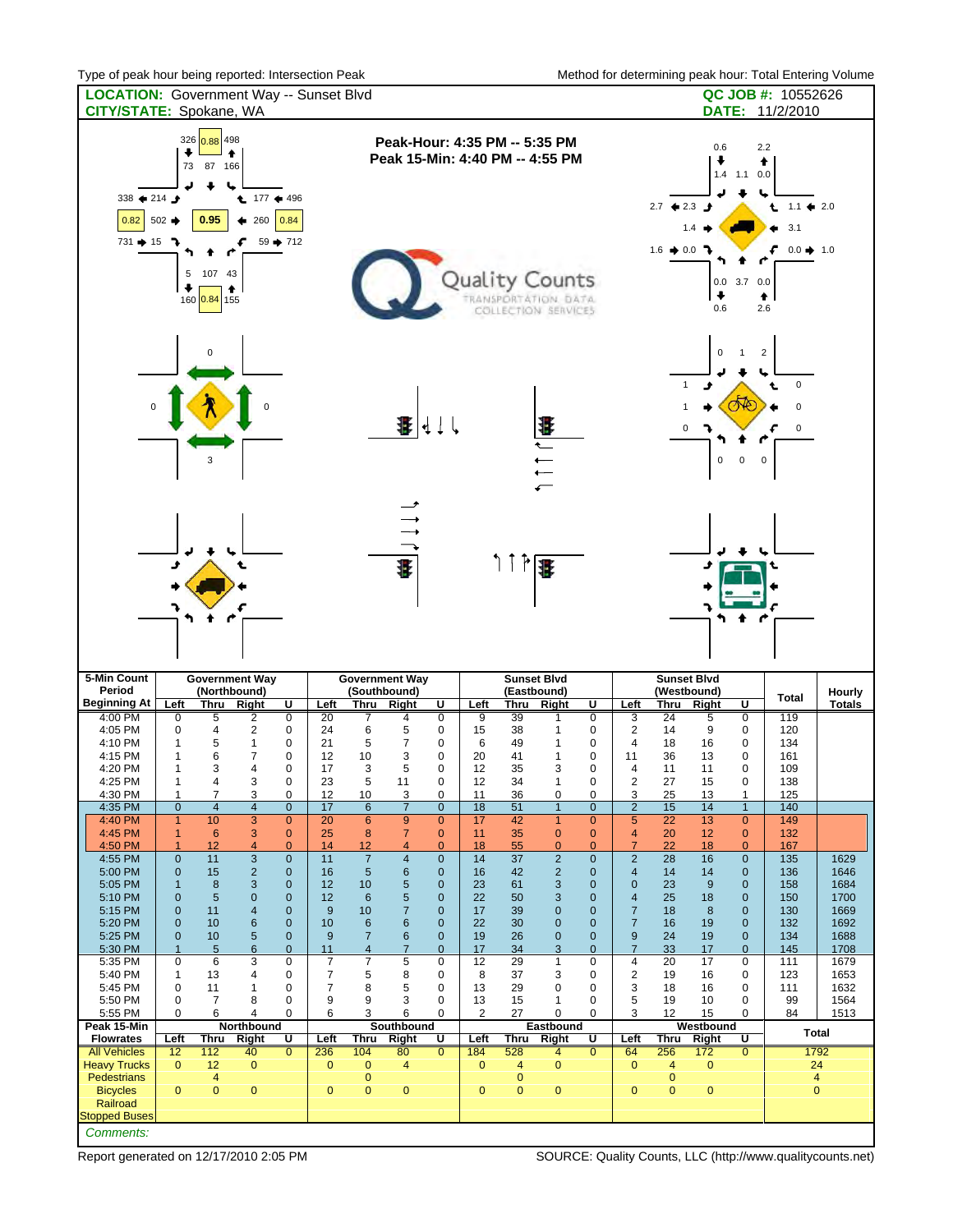| <b>LOCATION:</b> S Coeur D' Alene St -- Sunset Blvd<br>CITY/STATE: Spokane, WA |                                                                |                            |                                              |                                   |                                |                                                                                                                                         |                                      |                                                                                                                                                         |                                 |             |                            |                        |                             |                                                                                                                                                                                                                        |                                 |                           | QC JOB #: 10679202<br><b>DATE: Thu, Nov 10 2011</b> |                         |  |
|--------------------------------------------------------------------------------|----------------------------------------------------------------|----------------------------|----------------------------------------------|-----------------------------------|--------------------------------|-----------------------------------------------------------------------------------------------------------------------------------------|--------------------------------------|---------------------------------------------------------------------------------------------------------------------------------------------------------|---------------------------------|-------------|----------------------------|------------------------|-----------------------------|------------------------------------------------------------------------------------------------------------------------------------------------------------------------------------------------------------------------|---------------------------------|---------------------------|-----------------------------------------------------|-------------------------|--|
| $587 + 23$<br>$842 \div 0$                                                     | 26<br>۰<br>20<br>ⅎ<br>819 ■<br>$\mathsf 0$<br>۰<br>$\mathsf 0$ | $\mathbf 0$<br>0.92<br>0   | 35<br>٠<br>6<br>Ł<br>567<br>۰<br>0<br>٠<br>0 | $12 + 579$<br>$0 \rightarrow 825$ |                                | Peak-Hour: 4:15 PM -- 5:15 PM<br>Peak 15-Min: 5:00 PM -- 5:15 PM<br>Quality Counts<br><b>TRANSPORTATION DATA</b><br>COLLECTION SERVICES |                                      |                                                                                                                                                         |                                 |             |                            |                        |                             | 0.0<br>0.0<br>۰<br>٠<br>$0.0 \quad 0.0 \quad 0.0$<br>↳<br>$2.4 \div 0.0$ $\rightarrow$<br>$0.0 \div 2.4$<br>Ł<br>1.8<br>2.5<br>$1.8 \div 0.0$<br>ç<br>$0.0 + 1.8$<br>$0.0 \t0.0 \t0.0$<br>۰<br>$\bullet$<br>0.0<br>0.0 |                                 |                           |                                                     |                         |  |
| $\pmb{0}$                                                                      |                                                                |                            | <b>STOP</b>                                  | $\overline{\phantom{a}}$          |                                |                                                                                                                                         |                                      | $\pmb{0}$<br>$\mathbf 0$<br>$\mathbf 0$<br>$\mathbf 0$<br>$\pmb{0}$<br>t.<br>$\sim$<br>$\Omega$<br>0<br>0<br>0<br>$\pmb{0}$<br>$\pmb{0}$<br>$\mathbf 0$ |                                 |             |                            |                        |                             |                                                                                                                                                                                                                        |                                 |                           |                                                     |                         |  |
| <b>NA</b><br><b>NA</b><br><b>NA</b><br>NA<br>⋅                                 |                                                                |                            |                                              |                                   |                                |                                                                                                                                         | $\rightarrow$<br>S Coeur D' Alene St |                                                                                                                                                         |                                 |             | STOP<br><b>Sunset Blvd</b> |                        |                             |                                                                                                                                                                                                                        | <b>NA</b><br><b>Sunset Blvd</b> | <b>NA</b><br><b>NA</b>    | <b>NA</b>                                           |                         |  |
| 15-Min Count<br>Period<br><b>Beginning At</b>                                  | Left                                                           | <b>Thru</b>                | S Coeur D' Alene St<br>(Northbound)<br>Right | U                                 | Left                           | (Southbound)<br>Thru                                                                                                                    | Right                                | Ū                                                                                                                                                       | Left                            | (Eastbound) | Thru Right                 | $\overline{U}$         | Left                        | Thru                                                                                                                                                                                                                   | (Westbound)<br>Right            | $\overline{\mathsf{U}}$   | <b>Total</b>                                        | Hourly<br><b>Totals</b> |  |
| 4:00 PM                                                                        | $\overline{0}$                                                 | 0                          | 0                                            | $\overline{0}$                    | $\overline{1}$                 | $\overline{0}$                                                                                                                          | 8                                    | $\overline{0}$                                                                                                                                          | 5                               | 198         | 0                          | $\overline{0}$         | $\overline{0}$              | 130                                                                                                                                                                                                                    | 5                               | $\overline{0}$            | 347                                                 |                         |  |
| 4:15 PM<br>4:30 PM                                                             | $\mathbf 0$<br>$\mathbf 0$                                     | $\mathbf 0$<br>$\mathbf 0$ | $\pmb{0}$<br>$\pmb{0}$                       | $\pmb{0}$<br>$\mathbf 0$          | $\overline{2}$<br>$\mathbf{1}$ | $\mathbf 0$<br>$\mathbf 0$                                                                                                              | 3<br>5                               | $\bf 0$<br>$\pmb{0}$                                                                                                                                    | $\bf8$<br>3                     | 184<br>214  | $\pmb{0}$<br>$\pmb{0}$     | $\pmb{0}$<br>$\pmb{0}$ | $\pmb{0}$<br>$\pmb{0}$      | $\overline{133}$<br>142                                                                                                                                                                                                | $\overline{4}$<br>$\mathbf{1}$  | $\pmb{0}$<br>$\mathbf{0}$ | 334<br>366                                          |                         |  |
| 4:45 PM                                                                        | $\mathbf 0$                                                    | 0                          | $\pmb{0}$                                    | $\pmb{0}$                         | $\mathbf{1}$                   | $\mathbf{0}$                                                                                                                            | $\bf 8$                              | $\pmb{0}$                                                                                                                                               | $\,6$                           | 197         | $\mathbf 0$                | $\pmb{0}$              | $\pmb{0}$                   | 139                                                                                                                                                                                                                    | 3                               | $\mathbf{0}$              | 354                                                 | 1401                    |  |
| 5:00 PM<br>5:15 PM                                                             | $\overline{0}$<br>$\pmb{0}$                                    | $\overline{0}$<br>0        | $\mathbf{0}$<br>$\pmb{0}$                    | $\mathbf{0}$<br>0                 | $\overline{2}$<br>3            | $\mathbf{0}$<br>$\mathbf 0$                                                                                                             | 4<br>6                               | $\overline{0}$<br>0                                                                                                                                     | $6\phantom{1}6$<br>4            | 224<br>150  | $\mathbf{0}$<br>0          | $\overline{0}$<br>0    | $\overline{0}$<br>0         | 153<br>153                                                                                                                                                                                                             | 4<br>3                          | $\mathbf{0}$<br>0         | 393<br>319                                          | 1447<br>1432            |  |
| 5:30 PM                                                                        | $\pmb{0}$                                                      | 0                          | 0                                            | $\pmb{0}$                         | $\mathbf{1}$                   | 0                                                                                                                                       | $\overline{7}$                       | $\pmb{0}$                                                                                                                                               | 5                               | 129         | 0                          | 0                      | 0                           | 118                                                                                                                                                                                                                    | 3                               | $\mathbf{1}$              | 264                                                 | 1330                    |  |
| 5:45 PM<br>Peak 15-Min                                                         | $\mathbf 0$                                                    | $\pmb{0}$                  | 0<br>Northbound                              | 0                                 | 5                              | $\mathbf 0$                                                                                                                             | $\overline{7}$<br>Southbound         | $\mathbf 0$                                                                                                                                             | 4                               | 100         | 0<br>Eastbound             | 0                      | 0                           | 114                                                                                                                                                                                                                    | 4<br>Westbound                  | 0                         | 234                                                 | 1210                    |  |
| <b>Flowrates</b>                                                               | Left                                                           | Thru                       | <b>Right</b>                                 | U                                 | Left                           | Thru                                                                                                                                    | <b>Right</b>                         | U                                                                                                                                                       | <b>Left</b>                     | Thru        | Right                      | U                      | Left                        | Thru                                                                                                                                                                                                                   | Right                           | U                         |                                                     | Total                   |  |
| <b>All Vehicles</b><br><b>Heavy Trucks</b>                                     | $\overline{0}$<br>$\mathbf{0}$                                 | 0<br>$\pmb{0}$             | $\overline{0}$<br>0                          | $\overline{0}$                    | 8<br>$\pmb{0}$                 | 0<br>$\mathbf 0$                                                                                                                        | 16<br>$\mathbf{0}$                   | $\overline{\overline{0}}$                                                                                                                               | $\overline{24}$<br>$\mathbf{0}$ | 896<br>20   | $\overline{0}$<br>0        | $\overline{0}$         | $\overline{0}$<br>$\pmb{0}$ | 612<br>16                                                                                                                                                                                                              | 16<br>$\mathbf 0$               | $\overline{0}$            | 36                                                  | 1572                    |  |
| Pedestrians                                                                    |                                                                | 0                          |                                              |                                   |                                | 4                                                                                                                                       |                                      |                                                                                                                                                         |                                 | $\pmb{0}$   |                            |                        |                             | $\pmb{0}$                                                                                                                                                                                                              |                                 |                           |                                                     | $\overline{4}$          |  |
| <b>Bicycles</b><br>Railroad                                                    | $\pmb{0}$                                                      | $\pmb{0}$                  | $\mathbf 0$                                  |                                   | $\bf 0$                        | $\mathbf{0}$                                                                                                                            | $\pmb{0}$                            |                                                                                                                                                         | $\mathbf{0}$                    | $\pmb{0}$   | $\pmb{0}$                  |                        | $\pmb{0}$                   | $\pmb{0}$                                                                                                                                                                                                              | $\pmb{0}$                       |                           | $\mathbf 0$                                         |                         |  |
| <b>Stopped Buses</b>                                                           |                                                                |                            |                                              |                                   |                                |                                                                                                                                         |                                      |                                                                                                                                                         |                                 |             |                            |                        |                             |                                                                                                                                                                                                                        |                                 |                           |                                                     |                         |  |

*Comments:* Loc 288

Report generated on 11/23/2011 12:15 PM SOURCE: Quality Counts, LLC (http://www.qualitycounts.net) 1-877-580-2212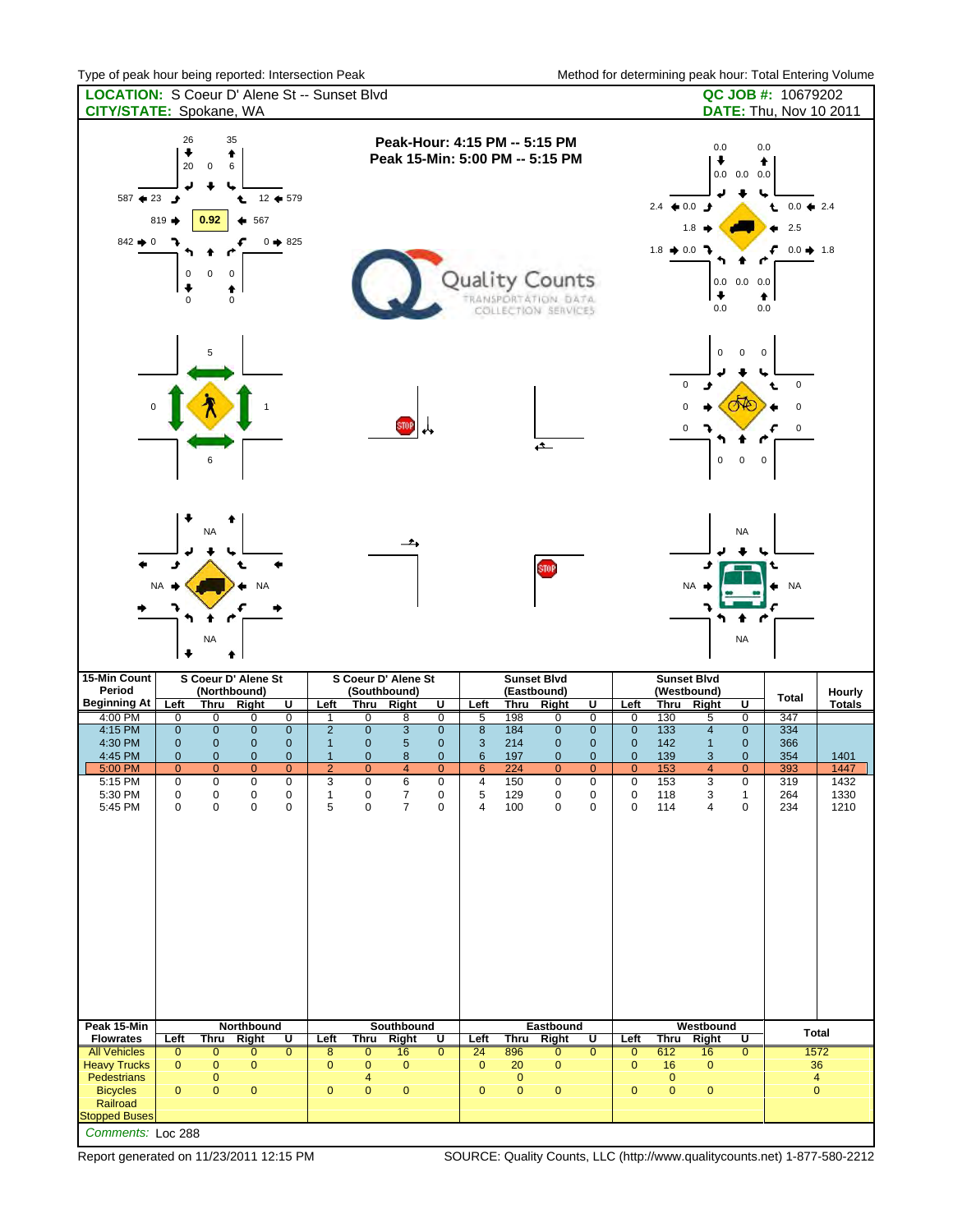| <b>LOCATION: S Cannon St -- Sunset Blvd</b><br><b>CITY/STATE:</b> Spokane, WA                                                        |                                                                         |                                                                                  |                                                                                                 |                                                                                                  |                                                                             |                                                                              |                                                    |                                                                                        |                                                                              |                                                      |                                                                                                                                                |                                                                                                               |                                                                                                             |                                                                 |                                                             |                                                                                     | QC JOB #: 10679206<br><b>DATE:</b> Wed, Nov 09 2011  |                                      |
|--------------------------------------------------------------------------------------------------------------------------------------|-------------------------------------------------------------------------|----------------------------------------------------------------------------------|-------------------------------------------------------------------------------------------------|--------------------------------------------------------------------------------------------------|-----------------------------------------------------------------------------|------------------------------------------------------------------------------|----------------------------------------------------|----------------------------------------------------------------------------------------|------------------------------------------------------------------------------|------------------------------------------------------|------------------------------------------------------------------------------------------------------------------------------------------------|---------------------------------------------------------------------------------------------------------------|-------------------------------------------------------------------------------------------------------------|-----------------------------------------------------------------|-------------------------------------------------------------|-------------------------------------------------------------------------------------|------------------------------------------------------|--------------------------------------|
| $743 + 25$<br>$937 + 8$                                                                                                              | 60<br>۰<br>44<br>ⅎ<br>$904 =$<br>6<br>۰<br>10                           | 51<br>٠<br>15<br>$\mathbf{1}$<br>0.94<br>$\pmb{0}$<br>5<br>٠<br>11               | Ł<br>692                                                                                        | $27 + 720$<br>$1 \div 924$                                                                       |                                                                             |                                                                              |                                                    |                                                                                        |                                                                              |                                                      | Peak-Hour: 4:15 PM -- 5:15 PM<br>Peak 15-Min: 5:00 PM -- 5:15 PM<br><b>Quality Counts</b><br><b>TRANSPORTATION DATA</b><br>COLLECTION SERVICES |                                                                                                               |                                                                                                             | $2.8 + 16.0j$<br>$2.0 \div 0.0$ }                               | 16.7<br>٠<br>1.7<br>۰<br>0.0                                | 7.8<br>٠<br>22.7 0.0 0.0<br>ч<br>$0.0$ 0.0 20.0<br>٠<br>9.1                         | $0.0 + 1.5$<br>t.<br>1.6<br>$0.0 + 1.7$              |                                      |
|                                                                                                                                      |                                                                         | 5                                                                                |                                                                                                 |                                                                                                  |                                                                             |                                                                              | <b>STOP</b>                                        | ∣∲                                                                                     |                                                                              |                                                      | $\ddot{\uparrow}$                                                                                                                              |                                                                                                               |                                                                                                             |                                                                 | $\pmb{0}$<br>$\mathsf 0$<br>و<br>$\Omega$<br>0<br>$\pmb{0}$ | $\mathbf 0$<br>$\mathbf 0$<br>$\sqrt{N}$<br>$\pmb{0}$<br>$\mathbf 0$                | $\pmb{0}$<br>t.<br>0<br>0                            |                                      |
|                                                                                                                                      | ÷<br><b>NA</b><br>۰                                                     | <b>NA</b><br>NA                                                                  | <b>NA</b>                                                                                       |                                                                                                  |                                                                             |                                                                              | ᠊ᢏᢣ                                                |                                                                                        |                                                                              | ∳                                                    | <b>STOP</b>                                                                                                                                    |                                                                                                               |                                                                                                             |                                                                 | <b>NA</b>                                                   | <b>NA</b><br>۴<br><b>NA</b>                                                         | <b>NA</b>                                            |                                      |
| 15-Min Count<br>Period<br><b>Beginning At</b>                                                                                        | Left                                                                    | S Cannon St<br>(Northbound)<br><b>Thru</b>                                       | Right                                                                                           | $\overline{\mathsf{U}}$                                                                          | Left                                                                        | <b>Thru</b>                                                                  | S Cannon St<br>(Southbound)<br><b>Right</b>        | <u>U</u>                                                                               | Left                                                                         | <b>Thru</b>                                          | <b>Sunset Blvd</b><br>(Eastbound)<br>Right                                                                                                     | $\overline{\mathsf{U}}$                                                                                       | Left                                                                                                        | <b>Thru</b>                                                     | <b>Sunset Blvd</b><br>(Westbound)<br><b>Right</b>           | $\overline{\mathsf{U}}$                                                             | <b>Total</b>                                         | Hourly<br><b>Totals</b>              |
| 4:00 PM<br>4:15 PM<br>4:30 PM<br>4:45 PM<br>5:00 PM<br>5:15 PM<br>5:30 PM<br>5:45 PM                                                 | 2<br>3<br>$\mathbf{0}$<br>$\overline{2}$<br>1<br>1<br>3<br>$\mathbf{1}$ | $\overline{0}$<br>$\mathbf 0$<br>0<br>$\mathbf 0$<br>$\mathbf{0}$<br>0<br>0<br>0 | 0<br>$\pmb{0}$<br>$\mathbf{3}$<br>$\mathbf 2$<br>$\mathbf{0}$<br>$\mathbf{1}$<br>0<br>$\pmb{0}$ | $\overline{0}$<br>$\pmb{0}$<br>$\pmb{0}$<br>$\pmb{0}$<br>$\overline{0}$<br>0<br>0<br>$\mathbf 0$ | 3<br>$\overline{1}$<br>5<br>$6\phantom{1}$<br>3<br>8<br>$\overline{7}$<br>9 | 0<br>$\mathbf 0$<br>$\mathbf 0$<br>$\mathbf 0$<br>1<br>0<br>0<br>$\mathbf 0$ | 9<br>$9\,$<br>8<br>$9\,$<br>18<br>6<br>8<br>6      | $\overline{0}$<br>$\pmb{0}$<br>$\pmb{0}$<br>$\pmb{0}$<br>$\overline{0}$<br>0<br>0<br>0 | 12<br>$\overline{\mathbf{4}}$<br>$9\,$<br>5<br>$6\phantom{1}$<br>9<br>6<br>6 | 212<br>210<br>233<br>215<br>246<br>175<br>144<br>120 | 1<br>$\overline{\mathbf{4}}$<br>$\mathbf{1}$<br>$\mathbf{1}$<br>$\overline{2}$<br>$\mathbf{1}$<br>0<br>$\mathbf{1}$                            | $\overline{0}$<br>$\mathbf 0$<br>$\pmb{0}$<br>$\mathbf{1}$<br>$\overline{0}$<br>0<br>$\pmb{0}$<br>$\mathbf 0$ | 0<br>$\pmb{0}$<br>$\mathbf{0}$<br>$\overline{1}$<br>$\overline{0}$<br>3<br>$\overline{2}$<br>$\overline{2}$ | 161<br>$\frac{1}{77}$<br>170<br>168<br>177<br>197<br>136<br>140 | 17<br>$\overline{4}$<br>9<br>$9\,$<br>5<br>3<br>4<br>3      | $\overline{0}$<br>$\pmb{0}$<br>$\pmb{0}$<br>$\pmb{0}$<br>0<br>0<br>$\mathbf 0$<br>0 | 417<br>412<br>438<br>419<br>459<br>404<br>310<br>288 | 1686<br>1728<br>1720<br>1592<br>1461 |
| Peak 15-Min                                                                                                                          |                                                                         |                                                                                  | Northbound                                                                                      |                                                                                                  |                                                                             |                                                                              | Southbound                                         |                                                                                        |                                                                              |                                                      | Eastbound                                                                                                                                      |                                                                                                               |                                                                                                             |                                                                 | Westbound                                                   |                                                                                     |                                                      | <b>Total</b>                         |
| <b>Flowrates</b><br><b>All Vehicles</b><br><b>Heavy Trucks</b><br>Pedestrians<br><b>Bicycles</b><br>Railroad<br><b>Stopped Buses</b> | Left<br>$\overline{4}$<br>$\mathbf{0}$<br>$\mathbf{0}$                  | <b>Thru</b><br>$\overline{0}$<br>$\mathbf 0$<br>0<br>0                           | Right<br>$\overline{0}$<br>$\mathbf{0}$<br>$\pmb{0}$                                            | U<br>$\overline{0}$                                                                              | Left<br>12<br>$\mathbf 0$<br>$\mathbf 0$                                    | Thru<br>4<br>$\mathbf{0}$<br>4<br>0                                          | <b>Right</b><br>$\overline{72}$<br>20<br>$\pmb{0}$ | U<br>$\overline{0}$                                                                    | Left<br>24<br>$\mathbf 0$<br>$\pmb{0}$                                       | Thru<br>984<br>16<br>$\mathbf 0$<br>$\pmb{0}$        | Right<br>$\overline{\mathbf{8}}$<br>0<br>$\pmb{0}$                                                                                             | U<br>$\overline{0}$                                                                                           | Left<br>$\overline{0}$<br>$\mathbf 0$<br>$\pmb{0}$                                                          | Thru<br>708<br>$\overline{4}$<br>$\mathbf 0$<br>$\pmb{0}$       | Right<br>20<br>$\mathbf{0}$<br>$\overline{0}$               | U<br>$\overline{0}$                                                                 | $\pmb{0}$                                            | 1836<br>40<br>$\overline{4}$         |
| Comments: This is an offset intersection                                                                                             |                                                                         |                                                                                  |                                                                                                 |                                                                                                  |                                                                             |                                                                              |                                                    |                                                                                        |                                                                              |                                                      |                                                                                                                                                |                                                                                                               |                                                                                                             |                                                                 |                                                             |                                                                                     |                                                      |                                      |

**Communist Comments:** Report generated on 11/23/2011 12:15 PM

SOURCE: Quality Counts, LLC (http://www.qualitycounts.net) 1-877-580-2212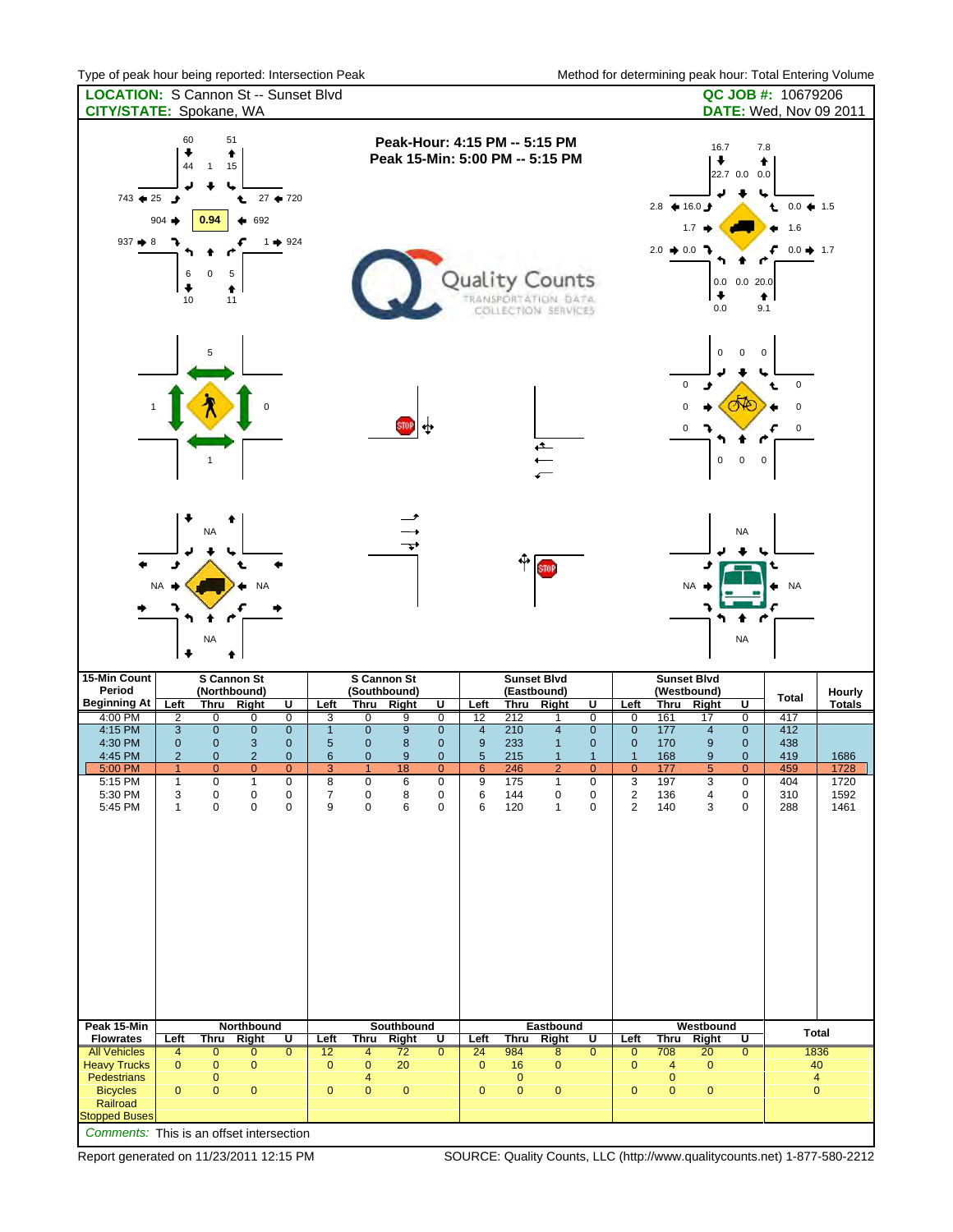| <b>LOCATION:</b> W 4th Ave -- Sunset Blvd<br>CITY/STATE: Spokane, WA                                                                                                                           |                                                                                                                                                                      |                                                                                                                                                           |                                                                                                                                                                                                                                                                                     |                                                                                                                                                                                                                              | QC JOB #: 10679204<br><b>DATE:</b> Wed, Nov 09 2011     |  |  |  |  |
|------------------------------------------------------------------------------------------------------------------------------------------------------------------------------------------------|----------------------------------------------------------------------------------------------------------------------------------------------------------------------|-----------------------------------------------------------------------------------------------------------------------------------------------------------|-------------------------------------------------------------------------------------------------------------------------------------------------------------------------------------------------------------------------------------------------------------------------------------|------------------------------------------------------------------------------------------------------------------------------------------------------------------------------------------------------------------------------|---------------------------------------------------------|--|--|--|--|
| 22<br>18<br>۰<br>٠<br>19<br>$\mathbf{1}$<br>$\sqrt{2}$<br>$709 + 6$<br>Ł<br>0.94<br>$583 -$<br>٠<br>927 $\rightarrow$ 338 $\rightarrow$<br>ç<br>118<br>$\pmb{0}$<br>78<br>۰<br>٠<br>365<br>196 | $12 + 610$<br>572<br>$26 \div 663$                                                                                                                                   |                                                                                                                                                           | Peak-Hour: 4:15 PM -- 5:15 PM<br>Peak 15-Min: 5:00 PM -- 5:15 PM<br>Quality Counts<br>TRANSPORTATION, DATA<br>COLLECTION SERVICES                                                                                                                                                   | 4.5<br>5.6<br>۰<br>٠<br>5.3 0.0 0.0<br>↳<br>1.6 $\div$ 16.7 $\rightarrow$<br>$0.0 \div 1.1$<br>Ł<br>1.2<br>1.7<br>$1.6 \div 1.2$<br>ç<br>$0.0 + 1.7$<br>2.5 0.0 1.3<br>۰<br>$\bullet$<br>2.0<br>1.1                          |                                                         |  |  |  |  |
| 10<br>0                                                                                                                                                                                        |                                                                                                                                                                      | ∣∗<br>STOP.                                                                                                                                               | $\overline{\mathbf{t}}$                                                                                                                                                                                                                                                             | $\pmb{0}$<br>$\mathbf 0$<br>$\mathbf 0$<br>Ĵ<br>CNO<br>$\mathbf 0$<br>0<br>$\boldsymbol{0}$<br>$\pmb{0}$                                                                                                                     | $\mathbf 0$<br>0<br>t.<br>0<br>0<br>$\pmb{0}$           |  |  |  |  |
| ÷<br><b>NA</b><br><b>NA</b><br>NA<br>⋅<br>15-Min Count<br>W 4th Ave                                                                                                                            | <b>NA</b>                                                                                                                                                            | ∸<br>$\rightarrow$<br>W 4th Ave                                                                                                                           | STOP<br><b>Sunset Blvd</b>                                                                                                                                                                                                                                                          | <b>NA</b><br><b>NA</b><br><b>NA</b><br><b>Sunset Blvd</b>                                                                                                                                                                    | <b>NA</b>                                               |  |  |  |  |
| Period<br>(Northbound)<br><b>Beginning At</b>                                                                                                                                                  |                                                                                                                                                                      | (Southbound)                                                                                                                                              | (Eastbound)                                                                                                                                                                                                                                                                         | (Westbound)                                                                                                                                                                                                                  | Hourly<br><b>Total</b>                                  |  |  |  |  |
| <b>Thru</b><br>Left<br>4:00 PM<br>27<br>0                                                                                                                                                      | $\overline{\mathsf{U}}$<br>Right<br>Left<br>$\overline{0}$<br>10<br>1                                                                                                | Thru<br>Right<br>1<br>2                                                                                                                                   | U<br>$\overline{U}$<br>Left<br>Thru<br>Right<br>$\overline{0}$<br>129<br>$\overline{0}$<br>82<br>1                                                                                                                                                                                  | U<br>Left<br>Thru<br>Right<br>140<br>$\overline{0}$<br>6<br>3                                                                                                                                                                | <b>Totals</b><br>402                                    |  |  |  |  |
| $\mathbf 0$<br>4:15 PM<br>32<br>4:30 PM<br>24<br>$\mathbf 0$<br>4:45 PM<br>29<br>$\mathbf 0$<br>$\overline{0}$<br>5:00 PM<br>33<br>5:15 PM<br>22<br>0                                          | $\pmb{0}$<br>$\overline{2}$<br>15<br>$\bf 0$<br>10<br>$\mathbf 0$<br>19<br>$\pmb{0}$<br>$\pmb{0}$<br>34<br>$\overline{0}$<br>$\mathbf{0}$<br>19<br>0<br>$\mathbf{1}$ | $\mathbf{1}$<br>$\boldsymbol{9}$<br>4<br>$\mathbf 0$<br>$\mathbf 0$<br>$\overline{4}$<br>$\overline{0}$<br>$\overline{2}$<br>$\mathbf{1}$<br>$\mathbf{1}$ | $\mathbf 0$<br>$\overline{4}$<br>152<br>62<br>$\pmb{0}$<br>$\overline{0}$<br>$\mathbf{1}$<br>$\mathbf 0$<br>150<br>88<br>$\pmb{0}$<br>126<br>98<br>$\pmb{0}$<br>$\mathbf{1}$<br>$\overline{0}$<br>$\overline{0}$<br>$\overline{0}$<br>155<br>90<br>0<br>$\pmb{0}$<br>129<br>54<br>0 | $\overline{3}$<br>135<br>$\sqrt{5}$<br>$\pmb{0}$<br>$\sqrt{5}$<br>151<br>$\mathbf{3}$<br>$\mathbf 0$<br>$\bf 8$<br>143<br>$\overline{c}$<br>$\pmb{0}$<br>10<br>143<br>$\overline{2}$<br>$\overline{0}$<br>5<br>178<br>0<br>2 | 420<br>436<br>430<br>1688<br>469<br>1755<br>412<br>1747 |  |  |  |  |
| 5:30 PM<br>20<br>1<br>5:45 PM<br>35<br>0<br>Peak 15-Min                                                                                                                                        | 17<br>0<br>0<br>13<br>0<br>$\mathbf 0$<br>Northbound                                                                                                                 | 0<br>1<br>$\overline{2}$<br>0<br>Southbound                                                                                                               | $\pmb{0}$<br>54<br>93<br>0<br>1<br>0<br>38<br>0<br>90<br>0<br>Eastbound                                                                                                                                                                                                             | 2<br>$\pmb{0}$<br>10<br>119<br>8<br>$\overline{2}$<br>109<br>0<br>Westbound                                                                                                                                                  | 1629<br>318<br>297<br>1496<br>Total                     |  |  |  |  |
| <b>Flowrates</b><br>Left<br><b>Thru</b><br><b>All Vehicles</b><br>$\overline{132}$<br>$\overline{0}$                                                                                           | Right<br>$\overline{U}$<br>Left<br>136<br>$\overline{0}$                                                                                                             | Thru<br><b>Right</b>                                                                                                                                      | $\overline{U}$<br>Left<br><b>Right</b><br>U<br><u>Thru</u><br>$\overline{0}$<br>620<br>360<br>$\overline{0}$<br>$\overline{0}$                                                                                                                                                      | Left<br>Thru<br>Right<br>U<br>572<br>$\overline{0}$<br>40                                                                                                                                                                    | 1876                                                    |  |  |  |  |
| <b>Heavy Trucks</b><br>8<br>0<br>Pedestrians<br>0<br><b>Bicycles</b><br>$\pmb{0}$<br>0<br>Railroad<br><b>Stopped Buses</b>                                                                     | $\overline{0}$<br>$\pmb{0}$<br>$\mathbf{0}$<br>$\pmb{0}$<br>$\bf 0$                                                                                                  | $\overline{0}$<br>8<br>$\pmb{0}$<br>0<br>12<br>$\pmb{0}$<br>$\mathbf{0}$                                                                                  | $\mathbf{0}$<br>16<br>0<br>$\pmb{0}$<br>$\pmb{0}$<br>$\pmb{0}$<br>$\pmb{0}$                                                                                                                                                                                                         | $\overline{8}$<br>$\pmb{0}$<br>$\pmb{0}$<br>$\mathbf 0$<br>$\pmb{0}$<br>$\pmb{0}$<br>$\pmb{0}$<br>$\pmb{0}$                                                                                                                  | 24<br>12<br>$\mathbf{0}$                                |  |  |  |  |

*Comments:* Loc 426

Report generated on 12/9/2011 4:17 PM SOURCE: Quality Counts, LLC (http://www.qualitycounts.net) 1-877-580-2212